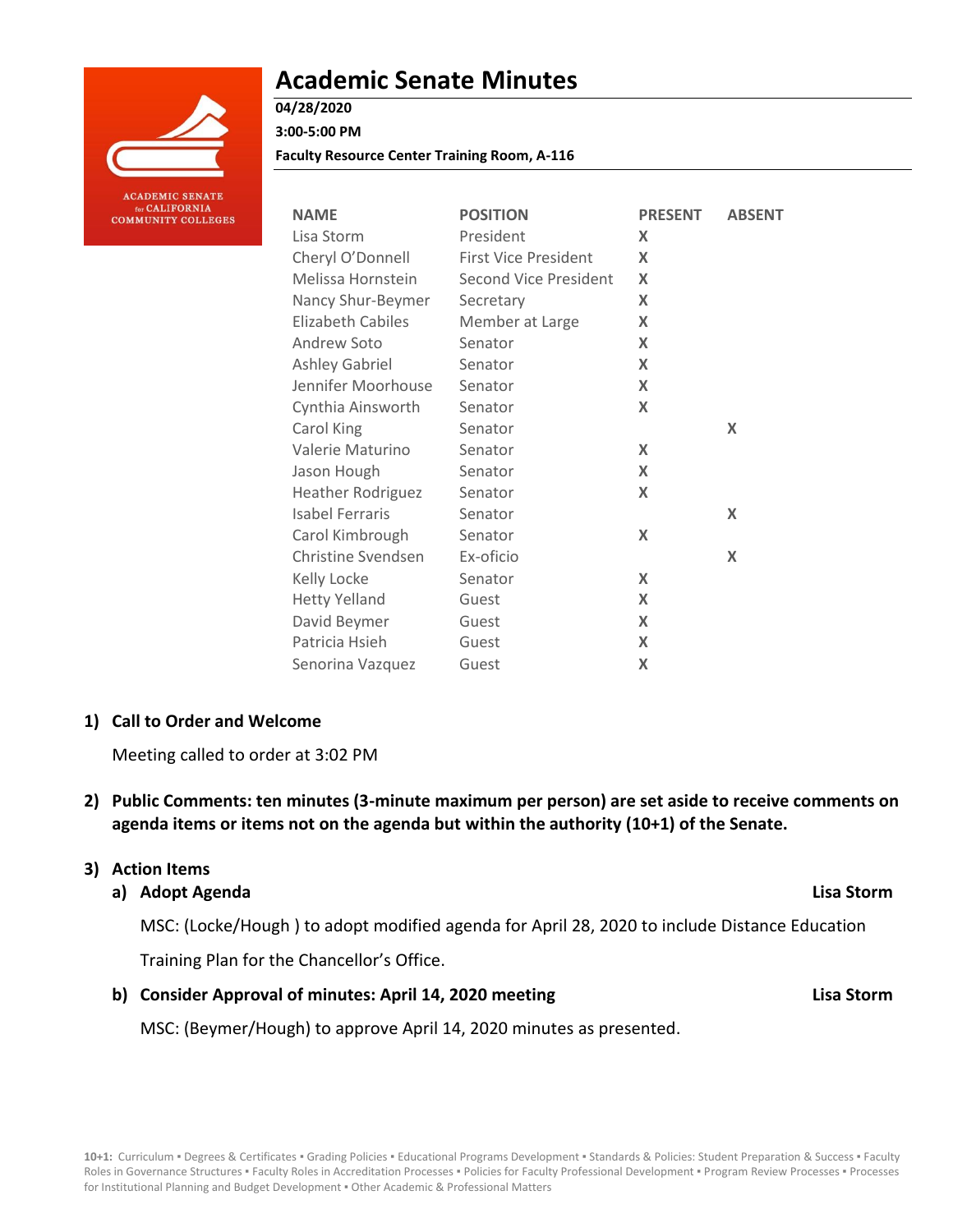### **c) Institutional Innovation Effectiveness Plan Hetty Yelland**

MSC: (Hough/Schur-Beymer) approve with amendment the second sentence at the top of the document to read as follows: "action steps will be taken in accordance with AP 2510" strikeout everything after in that sentence.

Discussion occurred and all were in agreement that by referencing AP 2510 on the Institutional Innovation Effectiveness Plan it allows for inclusion of all groups and is clear on what their role is in each facet.

### **d)** Meta-Majors to Curriculum Committee **heta-Majors in the Security Yelland**

MSC: (Hough/O'Donnell) to approved Meta-Majors Curriculum Committee.

# **e) Distance Education Training Plan for the Chancellor's Office Lisa Storm**

MSC: (Hough/Ainsworth) to approve Distance Education Training Plan for the Chancellor's Office.

Everyone was encouraged to let their colleagues know of this in-house training opportunity. Stipends may be available depending on the training and the time. Training is open to all; however, those teaching in the summer will be given priority.

# **4) Discussion and Information Items**

# **a) Resolution to Support Online Training Jason Hough**

Jason presented a written resolution on having more faculty training for online teaching in summer/fall. Resolution will go up for approval at the next meeting.

# **b) SSEC Handbook Page Nina Vazquez**

Nina presented the SSEC Handbook page and was commended on the wonderful Equity Statement written and was encouraged to publish the statement. She requested participation from PE, DE, and CTE faculty. The SSEC Committee currently meets the  $1<sup>st</sup>$  and  $3<sup>rd</sup>$  Monday at 3PM – date and time may be moved in the fall depending on scheduling.

Item will be brought back at the next meeting for approval.

### **c) PPA Cycle Dave Beymer**

Dave presented the PPA cycle and explained the reason we are doing a 4-year cycle is because it matches with SLO cycle. Dividing the work in a four-year cycle is will allow for us to know what to expect on our PPA.

Budget requests will be done on an annual basis. All new activities and budget requested will need to be tied to PLOs, SLOs, and SAOs.

10+1: Curriculum · Degrees & Certificates · Grading Policies · Educational Programs Development · Standards & Policies: Student Preparation & Success · Faculty Roles in Governance Structures . Faculty Roles in Accreditation Processes . Policies for Faculty Professional Development . Program Review Processes . Processes for Institutional Planning and Budget Development ▪ Other Academic & Professional Matters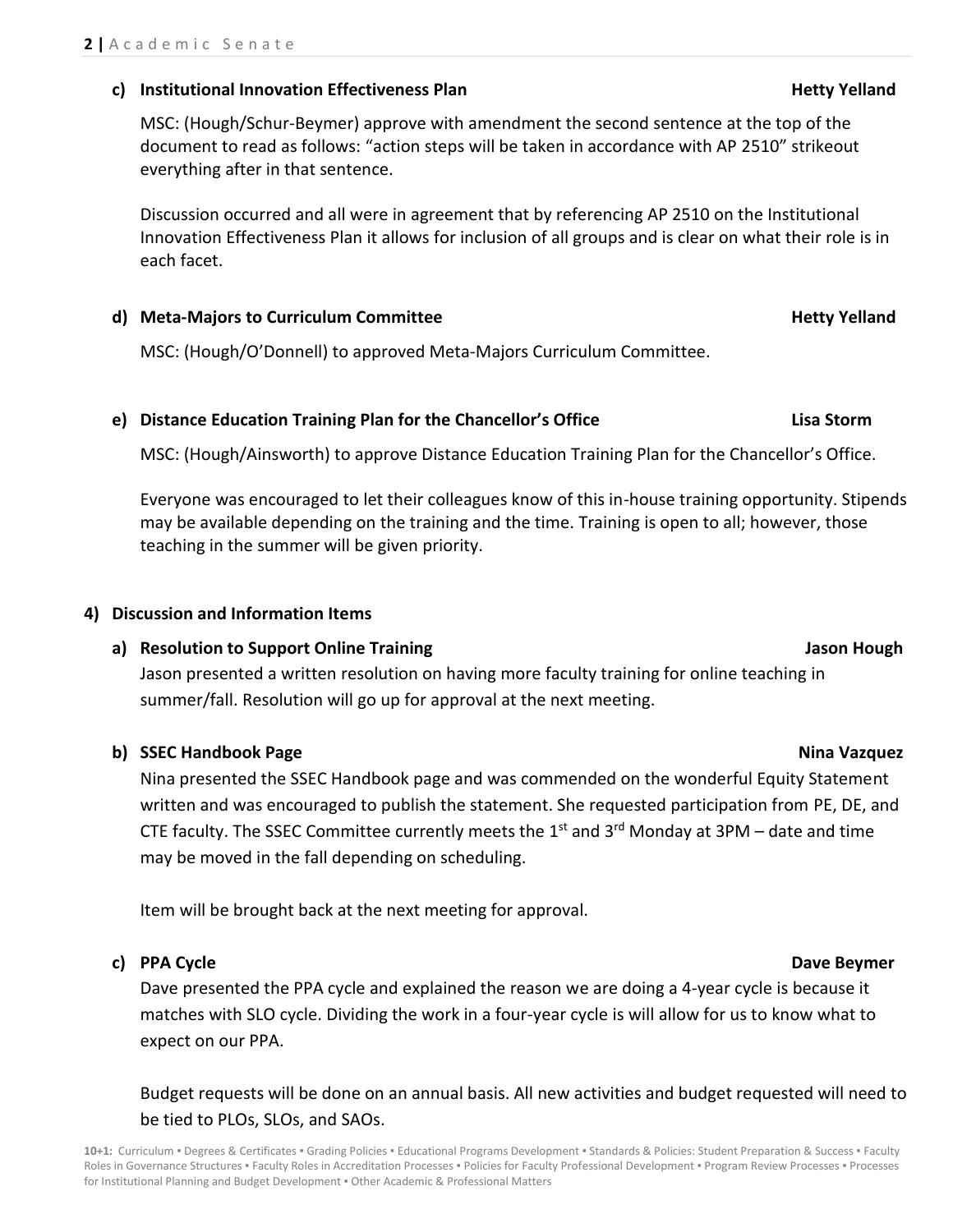PPA Cycle has been taken to the outcomes and assessments for discussion. The plan is to streamline and integrate it so there is not repetitive work.

### **d) HCAS Elections Nancy Schur-Beymer**

Nancy presented the open seats for next year and encouraged people for nominations. Senate agreed on the trickle-down effect when it comes to appointments of positions.

The following nominations were called out at the meeting, Nancy encouraged the senate to email her if they had further nominations.

Nancy Schur-Beymer nominated Andrew Soto as 2<sup>nd</sup> VP Jason Hough nominated Cheryl O'Donnell for President Cheryl O'Donnell nominated Jason Hough for  $1<sup>st</sup> VP$  and Cynthia Ainsworth and Kelly Locke for Secretary or 2<sup>nd</sup> VP

Voting will occur at the next meeting for the following positions: President 1 st VP 2 nd VP **Secretary** Senator at Large

### **e) Budget Concerns Lisa Storm**

Dr. Hsieh gave an overview of the budget and explained the JPA agreement we currently have and her recommendation to end the agreement as a form of an investment.

She also reminded the senate the current overview does not reflect the COVID-19 impact as we do not know at this moment what that will be or look like.

Recommendation on sending out a survey again on a possible Golden Handshake was brought up.

### **f) Fall 2020 Scheduling Melissa Hornstein**

### **5) President's Report**

# **6) Announcements (Senators): Updates on Standing Committees/Governance Councils/Task Forces/ASCCC Events.**

10+1: Curriculum · Degrees & Certificates · Grading Policies · Educational Programs Development · Standards & Policies: Student Preparation & Success · Faculty Roles in Governance Structures . Faculty Roles in Accreditation Processes . Policies for Faculty Professional Development . Program Review Processes . Processes for Institutional Planning and Budget Development ▪ Other Academic & Professional Matters